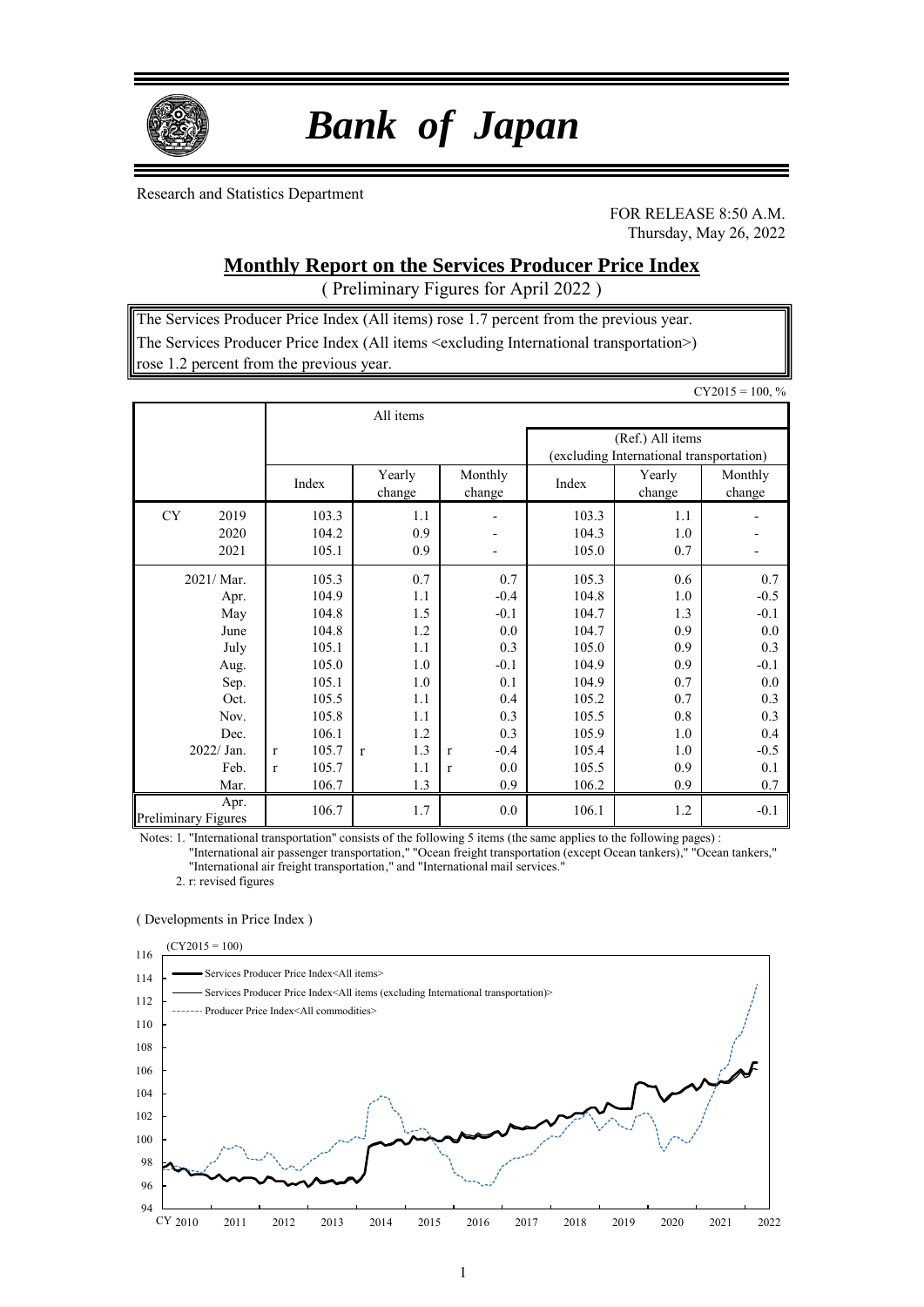(All items and the details contributing to the monthly differences of yearly changes in April)

|           | Monthly<br>difference of               | Yearly change $(\% )$ |      |  |  |
|-----------|----------------------------------------|-----------------------|------|--|--|
|           | yearly changes<br>Mar.<br>$(\%$ point) |                       | Apr. |  |  |
| All items | 0.4                                    |                       | 1.7  |  |  |

#### $\nabla$ Details contributing to the monthly differences of yearly changes in April

| Major groups · Subgroups |                                                | Monthly differences<br>of contribution |        | Yearly change (%) | <b>Items</b>                                                                                                                                                               |  |
|--------------------------|------------------------------------------------|----------------------------------------|--------|-------------------|----------------------------------------------------------------------------------------------------------------------------------------------------------------------------|--|
|                          |                                                | to yearly changes<br>(%point)          | Mar.   | Apr.              |                                                                                                                                                                            |  |
| $+$ :                    | Advertising services                           | 0.17                                   | 1.9    | 5.6               |                                                                                                                                                                            |  |
|                          | $+$ : Internet advertising                     | 0.10                                   | $-1.2$ |                   | 7.3 Internet advertising                                                                                                                                                   |  |
|                          | +: Newspaper advertising                       | 0.07                                   | 2.6    |                   | 20.8 Newspaper advertising                                                                                                                                                 |  |
| $+$ :                    | Transportation and postal activities           | 0.13                                   | 3.2    | 3.9               |                                                                                                                                                                            |  |
|                          | +: Ocean freight transportation                | 0.07                                   | 44.0   | 50.1              | Ocean tankers*, Ocean freight transportation (except<br>Ocean tankers)*                                                                                                    |  |
|                          | $+$ : International air freight transportation | 0.03                                   | 40.7   |                   | 64.3 International air freight transportation*                                                                                                                             |  |
|                          | $+$ : Domestic air passenger transportation    | 0.03                                   | 0.1    |                   | 5.5 Domestic air passenger transportation                                                                                                                                  |  |
| $+$ :                    | Other services                                 | 0.07                                   | 1.1    | 1.3               |                                                                                                                                                                            |  |
|                          | $+:$ Hotels                                    | 0.05                                   | 9.2    |                   | 17.0 Hotels                                                                                                                                                                |  |
|                          | +: Machinery repair and maintenance            | 0.04                                   | $-0.9$ |                   | Electric & electronic product repair and maintenance,<br>0.1 Machinery repair and maintenance (except Electric &<br>electronic products)                                   |  |
|                          | -: Building maintenance                        | $-0.04$                                | 1.2    |                   | 0.4 Building cleaning services, Sanitation services                                                                                                                        |  |
|                          | -: Waste disposal                              | $-0.03$                                | 1.6    |                   | 0.0 Industrial waste disposal                                                                                                                                              |  |
| $+$ :                    | Finance and insurance                          | 0.06                                   | 1.5    | 2.7               |                                                                                                                                                                            |  |
|                          | +: Financial services (commission)             | 0.05                                   | 0.0    |                   | Commissions from securities services, Interchange fees<br>1.5 for credit & debit card and electronic money payments,<br>Securities issuance, transfer and related services |  |
| $+$ :                    | Information and communications                 | 0.03                                   | $-0.2$ | 0.0               |                                                                                                                                                                            |  |
|                          | +: Software development                        | 0.04                                   | $-0.8$ |                   | -0.3 Custom software (except Embedded software)                                                                                                                            |  |
| $+$ :                    | Leasing and rental                             | 0.02                                   | 1.6    | 1.9               |                                                                                                                                                                            |  |
|                          | $+$ : Leasing                                  | 0.01                                   | 2.3    | 2.6               | Leasing of computer and related equipment, Medical<br>equipment leasing, Car leasing                                                                                       |  |
|                          | $+:$ Rental                                    | 0.01                                   | $-0.2$ |                   | 0.1 Construction machinery and equipment rental                                                                                                                            |  |
| $-$ :                    | Real estate services                           | $-0.03$                                | 1.6    | 1.2               |                                                                                                                                                                            |  |
|                          | Real estate agency and management<br>services  | $-0.04$                                | 3.2    |                   | 1.6 Real estate agency and management services                                                                                                                             |  |
|                          | $-$ : Office space rental                      | $-0.02$                                | 1.2    |                   | 0.7 Office space rental (Tokyo area)                                                                                                                                       |  |
|                          | +: Other space rental                          | 0.02                                   | 0.8    |                   | 1.3 Hotel rental, Sales space rental                                                                                                                                       |  |

| $\triangledown$ Contribution of each Major group to the yearly change in April |  |
|--------------------------------------------------------------------------------|--|
|                                                                                |  |

|           | Major groups                         | Contribution to<br>yearly change**<br>$(\%point)$ | Subgroups                                                                                                                  |  |  |  |
|-----------|--------------------------------------|---------------------------------------------------|----------------------------------------------------------------------------------------------------------------------------|--|--|--|
| All items |                                      | 1.7                                               |                                                                                                                            |  |  |  |
|           | Transportation and postal activities | 0.64                                              | Ocean freight transportation, International air freight transportation, Coastal<br>and inland water freight transportation |  |  |  |
|           | Other services                       | 0.46                                              | Civil engineering and architectural services, Hotels, Worker dispatching<br>services                                       |  |  |  |
|           | Advertising services                 | 0.27                                              | Television advertising, Newspaper advertising, Internet advertising                                                        |  |  |  |
|           | Leasing and rental                   | 0.14                                              | Leasing, Rental                                                                                                            |  |  |  |
|           | Finance and insurance                | 0.13                                              | Property and casualty insurance services, Financial services (commission)                                                  |  |  |  |
|           | Real estate services                 | 0.12                                              | Other space rental, Real estate agency and management services, Office<br>space rental                                     |  |  |  |
|           | Information and communications       | $-0.01$                                           | Access charges, Software development, Information processing and<br>information providing services                         |  |  |  |

Notes: 1. "Monthly differences of yearly changes" is obtained by subtracting yearly changes of previous month from those of present month.<br>2. \* : "International transportation"<br>3. \* \* : The figure of "All items" is yearly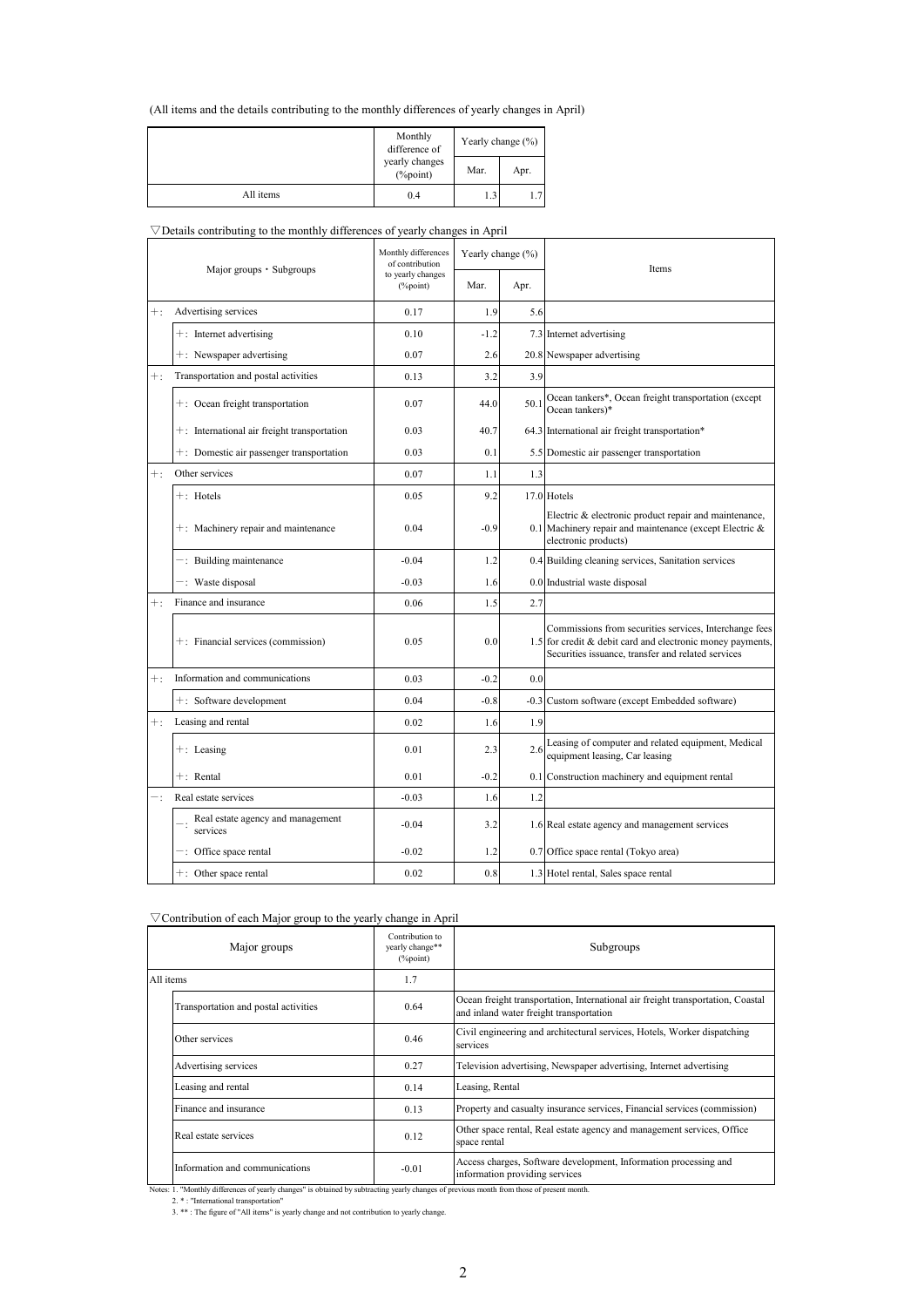## Services Producer Price Index ( Preliminary Figures for April 2022 )

| (Indexes of Major Groups and Subgroups)                                 |         |       |                   |                  |                        |                   | $CY2015 = 100, %$      |
|-------------------------------------------------------------------------|---------|-------|-------------------|------------------|------------------------|-------------------|------------------------|
|                                                                         | Weight  | Index | Previous<br>month | Yearly<br>change | Previous<br>month      | Monthly<br>change | Previous<br>month      |
| All items                                                               | 1,000.0 | 106.7 | 106.7             | 1.7              | 1.3                    | 0.0               | 0.9                    |
| Finance and insurance                                                   | 48.3    | 105.5 | r 104.8           | 2.7              | 1.5<br>$\mathbf r$     | 0.7               | 0.3<br>$\mathbf r$     |
| Financial services (commission)                                         | 34.7    | 103.4 | r 102.7           | 1.5              | 0.0<br>$\bf r$         | 0.7               | 0.2<br>$\mathbf r$     |
| Property and casualty insurance services                                | 13.6    | 110.6 | r 110.0           | 5.6              | 5.0<br>$\mathbf r$     | 0.5               | 0.3                    |
| Real estate services                                                    | 94.5    | 108.1 | r 108.2           | $1.2\,$          | 1.6<br>$\mathbf r$     | $-0.1$            | 0.7<br>$\mathbf r$     |
| Real estate agency and management services                              | 23.9    | 111.3 | r 111.3           | 1.6              | 3.2<br>$\mathbf r$     | 0.0               | 0.1<br>$\mathbf r$     |
| Office space rental                                                     | 26.5    | 117.6 | r 117.5           | 0.7              | 1.2<br>$\mathbf r$     | 0.1               | 0.1<br>$\bf r$         |
| Other space rental                                                      | 44.1    | 100.7 | r 100.9           | 1.3              | 0.8<br>$\mathbf r$     | $-0.2$            | 1.3<br>$\bf r$         |
| Transportation and postal activities                                    | 158.0   | 110.7 | r 109.8           | 3.9              | 3.2<br>$\mathbf{r}$    | 0.8               | 1.7<br>$\mathbf{r}$    |
| Railroad passenger transportation                                       | 19.8    | 102.9 | 102.9             | 0.0              | 0.0                    | 0.0               | 1.0                    |
| Road passenger transportation                                           | 9.7     | 107.1 | 107.0             | 1.1              | 1.8                    | 0.1               | 1.4                    |
| Water passenger transportation                                          | 0.3     | 111.8 | 110.0             | 7.0              | 5.3                    | 1.6               | 0.3                    |
| International air passenger transportation                              | 1.2     | 130.6 | 124.5             | 17.1             | 12.7                   | 4.9               | 4.9                    |
| Domestic air passenger transportation                                   | 6.0     | 102.4 | 108.7             | 5.5              | 0.1                    | $-5.8$            | 11.5                   |
| Railroad freight transportation                                         | 0.9     | 110.8 | 109.9             | 1.0              | 1.0                    | 0.8               | 1.1                    |
| Road freight transportation                                             | 55.0    | 111.1 | 111.1             | 0.2              | 0.3                    | 0.0               | 0.1                    |
| Ocean freight transportation                                            | 7.6     | 163.9 | r 149.2           | 50.1             | 44.0<br>$\mathbf{r}$   | 9.9               | 13.5                   |
| Coastal and inland water freight transportation                         | 5.0     | 115.9 | r 113.8           | 11.0             | 11.0<br>$\mathbf{r}$   | 1.8               | $-0.1$                 |
| Marine cargo handling                                                   | 7.4     | 100.9 | 100.9             | 0.0              | 0.0                    | 0.0               | 0.0                    |
| International air freight transportation                                | 1.0     | 226.9 | 190.2             | 64.3             | 40.7                   | 19.3              | 13.0                   |
| Domestic air freight transportation                                     | 0.4     | 131.7 | 137.1             | $-18.3$          | $-5.8$                 | $-3.9$            | $-2.9$                 |
| Warehousing and storage                                                 | 13.0    | 101.7 | 101.7             | 0.0              | 0.0                    | 0.0               | 0.0                    |
| Packing for freight                                                     | 6.3     | 105.1 | 104.9             | 2.3              | 2.1                    | 0.2               | 0.0                    |
| Toll roads                                                              | 10.6    | 103.9 | 103.9             | 0.0              | 0.0                    | 0.0               | 0.0                    |
| Services relating to water transport                                    | 0.4     | 100.5 | 100.5             | 0.0              | 0.0                    | 0.0               | 0.0                    |
| Airport & air traffic control and services relating<br>to air transport | 3.9     | 97.7  | $r$ 95.3          | 6.3              | 3.6<br>$\bf r$         | 2.5               | 3.7<br>$\mathbf r$     |
| Postal services and mail delivery                                       | 9.5     | 110.2 | 109.9             | 0.5              | 0.5                    | 0.3               | $0.0\,$                |
| Information and communications                                          | 228.3   | 102.5 | r 102.6           | 0.0              | $-0.2$<br>$\mathbf r$  | $-0.1$            | 0.1                    |
| Fixed telecommunications services                                       | 24.1    | 101.9 | 101.8             | 0.0              | 0.1                    | 0.1               | $0.0\,$                |
| Mobile telecommunications services                                      | 16.5    | 90.9  | 90.8              | 0.1              | 0.0                    | 0.1               | 0.0                    |
| Access charges                                                          | 16.2    | 91.9  | 93.4              | $-1.6$           | $-1.4$                 | $-1.6$            | 0.0                    |
| <b>Broadcasting services</b>                                            | 2.5     | 100.5 | 100.5             | 0.9              | 0.9                    | 0.0               | 0.0                    |
| Software development                                                    | 75.0    | 107.1 | $r$ 107.1         | $-0.3$           | $-0.8$<br>$\bf r$      | 0.0               | 0.2<br>$\mathbf r$     |
| Information processing and information<br>providing services            | 54.1    | 102.1 | r 102.1           | $-0.3$           | $-0.4$<br>$\mathbf{r}$ | 0.0               | $0.0\,$<br>$\mathbf r$ |
| Internet based services                                                 | 19.6    | 102.0 | r 102.3           | 0.6              | 0.8<br>$\mathbf{r}$    | $-0.3$            | $-0.1$<br>$\mathbf{r}$ |
| Video picture information production                                    | 8.0     | 99.7  | r 100.7           | $-0.4$           | 0.3<br>$\mathbf{r}$    | $-1.0$            | 0.0                    |
| Newspapers                                                              | 4.5     | 108.6 | 108.6             | 3.3              | 3.6                    | 0.0               | $0.0\,$                |
| Publishing                                                              | $7.8\,$ | 109.5 | 108.1             | 2.0              | 1.6                    | 1.3               | $0.0\,$                |

Note: r: revised figures (Continued on the following page)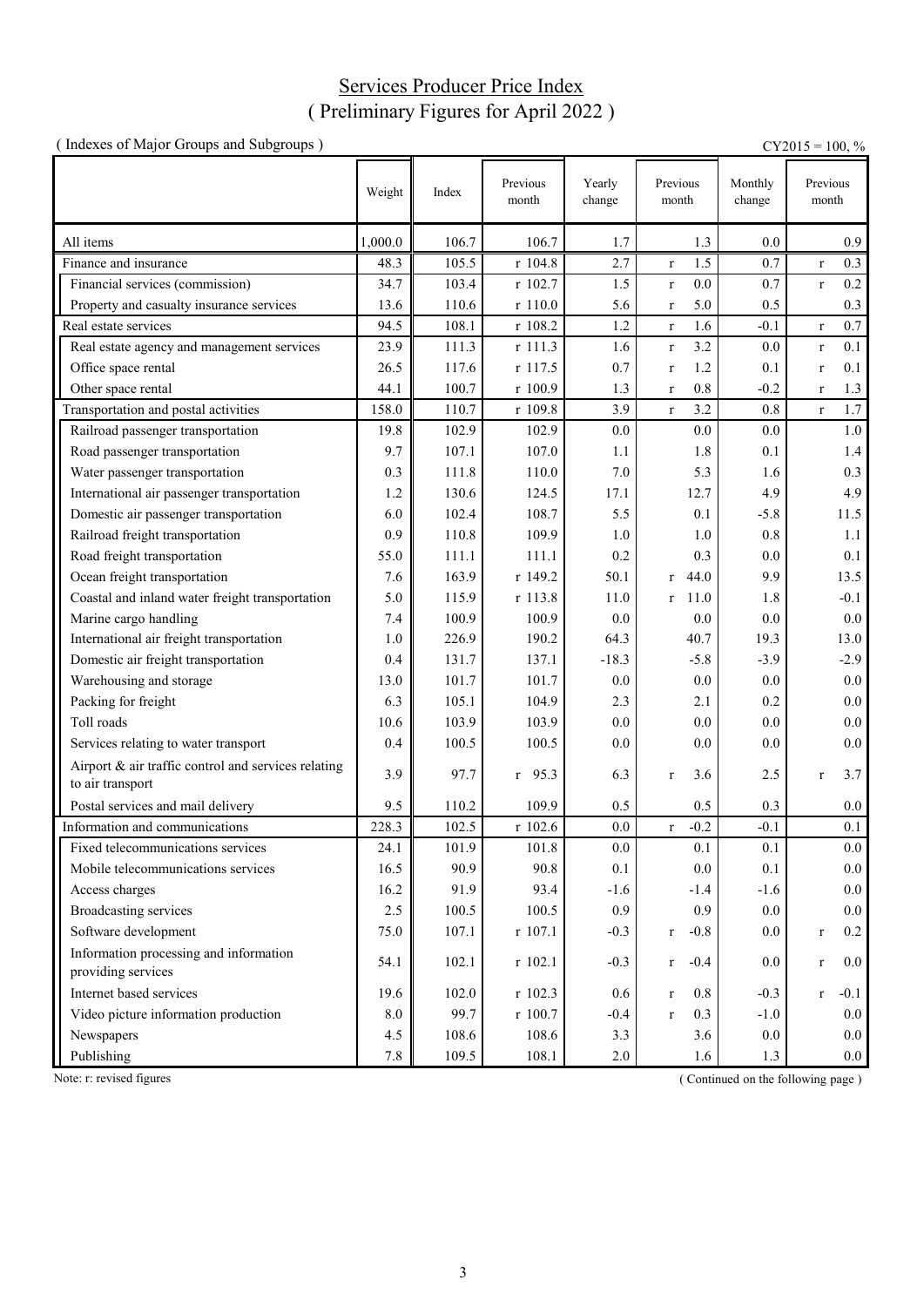|  |  | (Indexes of Major Groups and Subgroups) |  |
|--|--|-----------------------------------------|--|
|  |  |                                         |  |

(  $\text{CY2015} = 100, \%$ 

|                                                                                      | Weight | Index | Previous<br>month | Yearly<br>change | Previous<br>month      | Monthly<br>change |              | Previous<br>month |
|--------------------------------------------------------------------------------------|--------|-------|-------------------|------------------|------------------------|-------------------|--------------|-------------------|
| Leasing and rental                                                                   | 79.2   | 101.9 | r 101.9           | 1.9              | 1.6<br>$\mathbf{r}$    | 0.0               | $\mathbf r$  | $-0.1$            |
| Leasing                                                                              | 54.3   | 102.2 | r 102.2           | 2.6              | 2.3<br>$\mathbf{r}$    | 0.0               | $\mathbf{r}$ | 0.3               |
| Rental                                                                               | 24.9   | 101.2 | r 101.2           | 0.1              | $-0.2$<br>$\mathbf{r}$ | 0.0               | $\mathbf{r}$ | $-0.9$            |
| Advertising services                                                                 | 49.2   | 109.8 | 114.2             | 5.6              | 1.9                    | $-3.9$            |              | 8.8               |
| Television advertising                                                               | 19.2   | 107.0 | 116.3             | 5.2              | 5.4                    | $-8.0$            |              | 17.4              |
| Newspaper advertising                                                                | 4.1    | 125.2 | 124.0             | 20.8             | 2.6                    | 1.0               |              | 11.5              |
| Magazine advertising                                                                 | 1.3    | 81.1  | 100.5             | $-0.6$           | $-1.5$                 | $-19.3$           |              | 6.5               |
| Leaflet advertising                                                                  | 4.1    | 104.9 | 104.9             | 0.4              | 0.4                    | 0.0               |              | $0.0\,$           |
| Internet advertising                                                                 | 10.9   | 117.2 | 119.9             | 7.3              | $-1.2$                 | $-2.3$            |              | 4.9               |
| Other advertising services                                                           | 9.6    | 106.5 | r 105.4           | 0.8              | $-0.3$<br>$\mathbf r$  | $1.0\,$           | $\mathbf{r}$ | 0.3               |
| Other services                                                                       | 342.5  | 108.1 | r 107.8           | 1.3              | 1.1<br>$\mathbf r$     | 0.3               | $\mathbf{r}$ | 0.3               |
| Sewage disposal                                                                      | 9.0    | 101.9 | 101.9             | 0.0              | 0.0                    | 0.0               |              | 0.0               |
| Waste disposal                                                                       | 17.9   | 108.9 | 108.9             | 0.0              | 1.6                    | 0.0               |              | 0.0               |
| Motor vehicle repair and maintenance                                                 | 23.3   | 103.4 | 103.4             | 0.1              | 0.1                    | 0.0               |              | 0.0               |
| Machinery repair and maintenance                                                     | 42.9   | 103.3 | r 102.8           | 0.1              | $-0.9$<br>$\mathbf{r}$ | 0.5               |              | 0.0               |
| Legal and accounting services                                                        | 38.1   | 100.2 | 100.2             | 0.8              | 0.8                    | 0.0               |              | 0.0               |
| Other professional services                                                          | 3.3    | 104.8 | 104.6             | 1.3              | 1.5                    | 0.2               |              | 0.1               |
| Civil engineering and architectural services                                         | 29.8   | 125.7 | r 126.1           | 3.5              | 3.4<br>$\mathbf{r}$    | $-0.3$            | $\mathbf{r}$ | 1.9               |
| Commodity inspection, non-destructive testing<br>and surveyor certification services | 6.6    | 105.2 | $r$ 105.0         | 0.4              | 0.7<br>$\mathbf r$     | 0.2               | $\mathbf{r}$ | 0.1               |
| Other technical services                                                             | 19.8   | 107.4 | r 106.9           | 3.2              | 2.5<br>$\mathbf r$     | 0.5               |              | 0.0               |
| <b>Employment services</b>                                                           | 5.6    | 113.1 | r 112.9           | 1.7              | 2.2<br>$\mathbf{r}$    | 0.2               | $\mathbf{r}$ | 0.2               |
| Worker dispatching services                                                          | 41.1   | 117.7 | r 117.3           | 1.8              | 1.6                    | 0.3               |              | 0.1               |
| Training and development services                                                    | 4.2    | 104.2 | 104.2             | 0.2              | 0.2                    | 0.0               |              | 0.0               |
| Health and hygiene                                                                   | 6.9    | 104.4 | 104.1             | 0.3              | 0.0                    | 0.3               |              | 0.0               |
| Building maintenance                                                                 | 49.0   | 107.6 | 107.2             | 0.4              | 1.2                    | 0.4               |              | 0.0               |
| Security services                                                                    | 16.9   | 116.7 | 116.7             | $-0.3$           | $-0.7$                 | 0.0               |              | 0.0               |
| Call centers                                                                         | 4.0    | 105.8 | 105.8             | 0.1              | $-0.6$                 | 0.0               |              | 0.0               |
| Hotels                                                                               | 10.0   | 81.1  | r 75.8            | 17.0             | 9.2<br>$\mathbf{r}$    | 7.0               | $\mathbf{r}$ | 1.5               |
| Meal supply services                                                                 | 6.2    | 106.8 | 106.1             | 1.0              | 0.1                    | 0.7               |              | 0.0               |
| Laundry services                                                                     | 7.9    | 104.7 | 103.6             | 1.1              | 0.0                    | 1.1               |              | 0.0               |

Note: r: revised figures

### ( References and Reference Indexes ) CY2015 = 100, %

|                                                                                  | Weight | Index | Previous<br>month | Yearly<br>change | Previous<br>month | Monthly<br>change | Previous<br>month |
|----------------------------------------------------------------------------------|--------|-------|-------------------|------------------|-------------------|-------------------|-------------------|
| All items (excluding International transportation)                               | 989.5  | 106.1 | 106.2             | 1.2              | 0.9               | $-0.1$            | 0.7               |
| Transportation and postal activities<br>(excluding International transportation) | 147.5  | 107.0 | r 107.1           | 0.8              | 0.8               | $-0$ .            | 0.8               |
| International transportation                                                     | 10.5   | 162.7 | $r$ 147.9         | 45.0             | 37.6<br>$\bullet$ | 10.0              | 11.8              |
| Intellectual properties licensing (export)                                       |        | 113.8 | r 107.2           | 19.2             | 12.5              | 6.2               | 2.9               |
| Intellectual properties licensing (import)                                       |        | 94.7  | 93.3              | 7.4              | 5.8               | 1.5               | $\cdot$ 4         |

Note: r: revised figures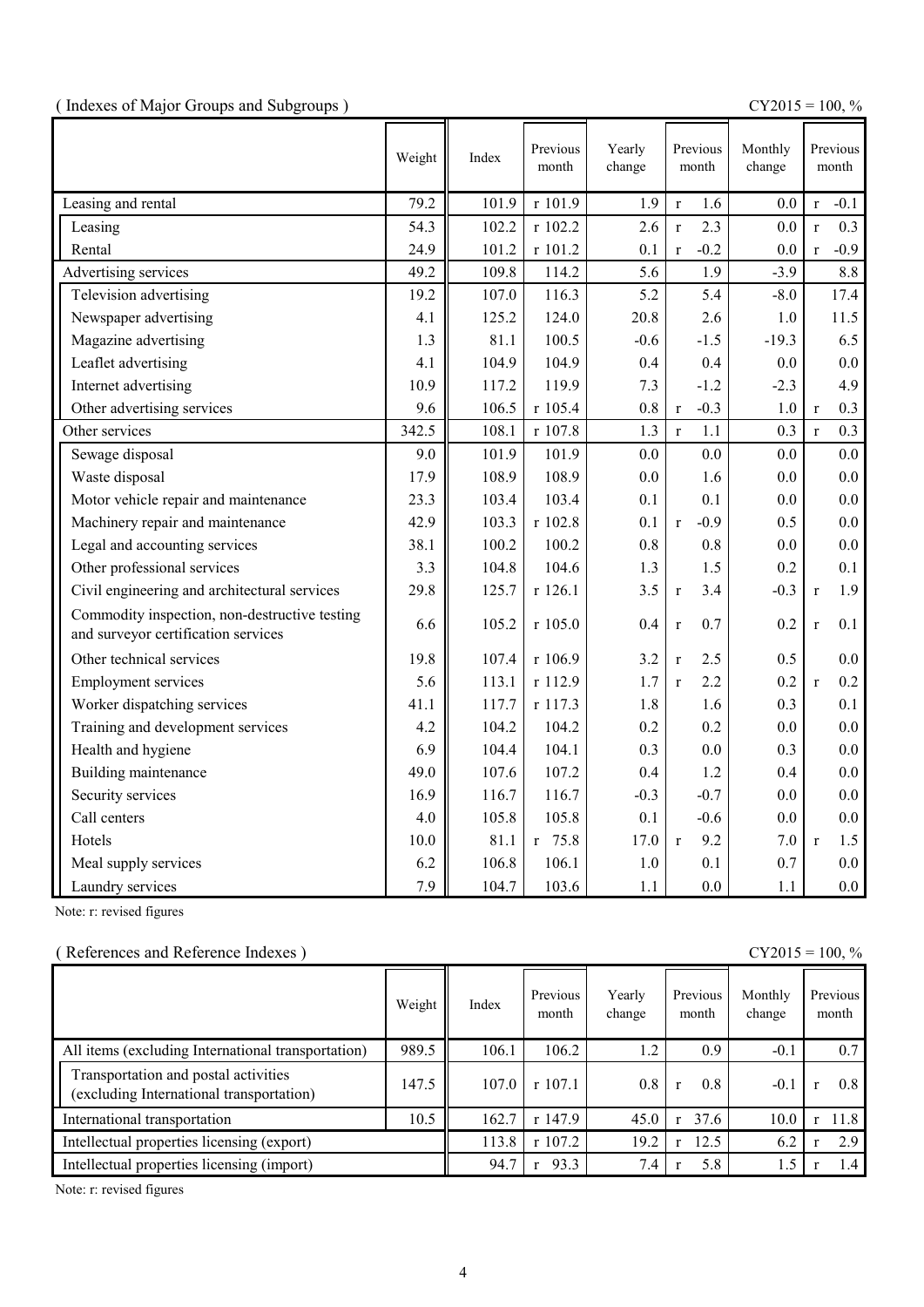# Indexes of Major Groups (Time-Series Data)

|    |                |                 |                  |                       |                    |                      |                  |                                         | $CY2015 = 100, %$  |
|----|----------------|-----------------|------------------|-----------------------|--------------------|----------------------|------------------|-----------------------------------------|--------------------|
|    |                | All items       |                  | Finance and insurance |                    | Real estate services |                  | Transportation and postal<br>activities |                    |
|    |                |                 | Yearly<br>change |                       | Yearly<br>change   |                      | Yearly<br>change |                                         | Yearly<br>change   |
|    | Weight         | 1,000.0         |                  | 48.3                  |                    | 94.5                 |                  | 158.0                                   |                    |
|    | 2019           |                 | 1.1              | 101.8                 | 0.6                | 104.9                | 1.3              | 104.4                                   | 1.7                |
| CY | 2020           | 103.3<br>104.2  | 0.9              | 102.8                 | 1.0                | 105.6                | 0.7              | 105.6                                   | 1.1                |
|    | 2021           | 105.1           | 0.9              | 103.2                 | 0.4                | 107.1                | 1.4              | 106.9                                   | $1.2\,$            |
| FY | 2019           | 103.8           | 1.4              | 102.3                 | 1.0                | 105.5                | 1.7              | 105.1                                   | 1.8                |
|    | 2020           | 104.2           | 0.4              | 102.8                 | 0.5                | 105.6                | 0.1              | 105.5                                   | 0.4                |
|    | 2021           | 105.4           | 1.2              | 103.5                 | 0.7                | 107.5                | 1.8              | 107.6                                   | 2.0                |
|    | 2021/Q2        | 104.8           | 1.2              | 102.9                 | 0.3                | 106.6                | 3.4              | 106.5                                   | $1.0\,$            |
|    | Q <sub>3</sub> | 105.1           | 1.1              | 103.3                 | 0.5                | 107.0                | $0.8\,$          | 107.4                                   | $1.8\,$            |
|    | Q <sub>4</sub> | 105.8           | 1.1              | 103.4                 | 1.0                | 108.3                | 1.4              | 108.1                                   | 2.6                |
|    | 2022/Q1        | 106.0           | 1.2              | 104.6                 | 1.4                | 108.0                | 1.6              | 108.5                                   | 2.6                |
|    | 2021/Mar.      | 105.3           | 0.7              | 103.3                 | 0.1                | 106.5                | 0.7              | 106.4                                   | 0.4                |
|    | Apr.           | 104.9           | 1.1              | 102.7                 | 0.0                | 106.8                | 3.8              | 106.5                                   | $0.8\,$            |
|    | May            | 104.8           | 1.5              | 102.9                 | 0.3                | 106.2                | 4.2              | 106.5                                   | 1.1                |
|    | June           | 104.8           | 1.2              | 103.0                 | 0.4                | 106.8                | 2.2              | 106.5                                   | $1.3$              |
|    | July           | 105.1           | 1.1              | 103.3                 | $-0.1$             | 106.7                | 0.6              | 107.3                                   | 1.6                |
|    | Aug.           | 105.0           | 1.0              | 103.3                 | 0.8                | 107.1                | 0.8              | 107.7                                   | $1.8\,$            |
|    | Sep.           | 105.1           | 1.0              | 103.4                 | 0.8                | 107.2                | 0.9              | 107.1                                   | $2.0\,$            |
|    | Oct.           | 105.5           | 1.1              | 103.1                 | 0.7                | 107.8                | 1.2              | 108.2                                   | 2.8                |
|    | Nov.           | 105.8           | 1.1              | 103.5                 | 1.1                | 108.1                | 1.3              | 107.7                                   | $2.4\,$            |
|    | Dec.           | 106.1           | 1.2              | 103.5                 | 1.1                | 108.9                | 1.6              | 108.3                                   | 2.5                |
|    | 2022/ Jan.     | 105.7           | 1.3              | 104.4                 | 1.3                | 108.3                | 1.9              | 107.8                                   | 2.3                |
|    | Feb.           | 105.7           | 1.1              | 104.5                 | 1.3                | 107.5                | 1.2              | 108.0                                   | 2.3                |
|    | Mar.           | 106.7           | 1.3              | 104.8                 | 1.5                | 108.2                | 1.6              | 109.8                                   | 3.2                |
|    | Apr.           | 106.7           | 1.7              | 105.5                 | 2.7                | 108.1                | 1.2              | 110.7                                   | 3.9                |
|    |                |                 |                  |                       |                    |                      |                  |                                         |                    |
|    |                | Information and |                  |                       |                    |                      |                  |                                         |                    |
|    |                | communications  |                  | Leasing and rental    |                    | Advertising services |                  | Other services                          |                    |
|    |                |                 | Yearly<br>change |                       | Yearly<br>change   |                      | Yearly<br>change |                                         | Yearly<br>change   |
|    | Weight         | 228.3           |                  | 79.2                  |                    | 49.2                 |                  | 342.5                                   |                    |
| CY | 2019           | 101.3           | 0.4              | 99.5                  | 0.3                | 103.6                | 0.7              | 104.7                                   | 1.6                |
|    | 2020           | 102.5           | 1.2              | 100.4                 | 0.9                | 97.3                 | $-6.1$           | 106.4                                   | 1.6                |
|    | 2021           | 102.7           | 0.2              | 100.4                 | 0.0                | 104.1                | 7.0              | 106.8                                   | $0.4\,$            |
| FY | 2019           | 101.7           | 0.8              | 99.9                  | 0.7                | 102.9                | $-0.5$           | 105.3                                   | 1.8                |
|    | 2020           | 102.6           | 0.9              | 100.3                 | 0.4                | 97.5                 | $-5.2$           | 106.5                                   | 1.1                |
|    | 2021           | 102.6           | $0.0\,$          | 100.8                 | $0.5\,$            | 105.0                | 7.7              | 107.1                                   | $0.6\,$            |
|    | 2021/Q2        | 102.6           | 0.2              | 100.0                 | $-0.3$             | 102.9                | 13.1             | 106.7                                   | $0.3\,$            |
|    | Q <sub>3</sub> | 102.7           | $0.2\,$          | 100.3                 | $0.0\,$            | 101.2                | 8.5              | 106.9                                   | $0.5\,$            |
|    | Q4             | 102.6           | 0.1              | 100.9                 | $0.6\,$            | 108.4                | 6.5              | 107.2                                   | $0.6\,$            |
|    | 2022/Q1        | 102.6           | $-0.2$           | 101.9                 | 1.6                | 107.3                | 3.4              | 107.6                                   | $1.1\,$            |
|    | 2021/ Mar.     | 102.8           | 0.4              | 100.3                 | $-0.2$             | 112.1                | 5.7              | 106.6                                   | $0.6\,$            |
|    | Apr.           | 102.5           | $0.1\,$          | $100.0\,$             | $-0.5$             | 104.0                | 11.3             | 106.7                                   | $0.1\,$            |
|    | May            | 102.6           | $0.2\,$          | 100.1                 | $-0.2$             | 101.1                | 14.8             | 106.9                                   | $0.6\,$            |
|    | June           | 102.6           | $0.2\,$          | 99.9                  | $-0.3$             | 103.6                | 13.3             | 106.6                                   | $0.4\,$            |
|    | July           | 102.8           | 0.2              | 100.2                 | $0.0\,$            | 102.1                | 9.5              | 106.9                                   | $0.7\,$            |
|    | Aug.           | 102.7           | 0.1              | 100.3                 | $0.0\,$            | 99.2                 | 9.5              | 107.0                                   | $0.6\,$            |
|    | Sep.           | 102.6           | $0.3\,$          | 100.4                 | $0.0\,$            | 102.4                | 6.6              | 106.9                                   | $0.4\,$            |
|    | Oct.           | 102.6           | $0.2\,$          | 100.7                 | 0.4                | 105.2                | $6.0\,$          | $107.0\,$                               | $0.4\,$            |
|    | Nov.           | 102.6           | 0.2              | 100.9                 | 0.5                | 109.4                | 6.9              | 107.2                                   | $0.5\,$            |
|    | Dec.           | 102.7           | $-0.1$           | 101.1                 | 0.9                | 110.6                | 6.6              | 107.5                                   | $0.8\,$            |
|    | 2022/ Jan.     | 102.6           | $-0.3$           | 101.7                 | $1.3\,$            | 102.8                | 5.3              | 107.5                                   | $1.1\,$            |
|    | Feb.<br>Mar.   | 102.5<br>102.6  | $-0.3$<br>$-0.2$ | 102.0<br>101.9        | $1.7\,$<br>$1.6\,$ | 105.0<br>114.2       | $3.2\,$<br>1.9   | 107.5<br>107.8                          | $1.0\,$<br>$1.1\,$ |

Note: "Q1" = January to March, "Q2" = April to June, "Q3" = July to September, and "Q4" = October to December

The next monthly report will be released on Friday, June 24, 2022.